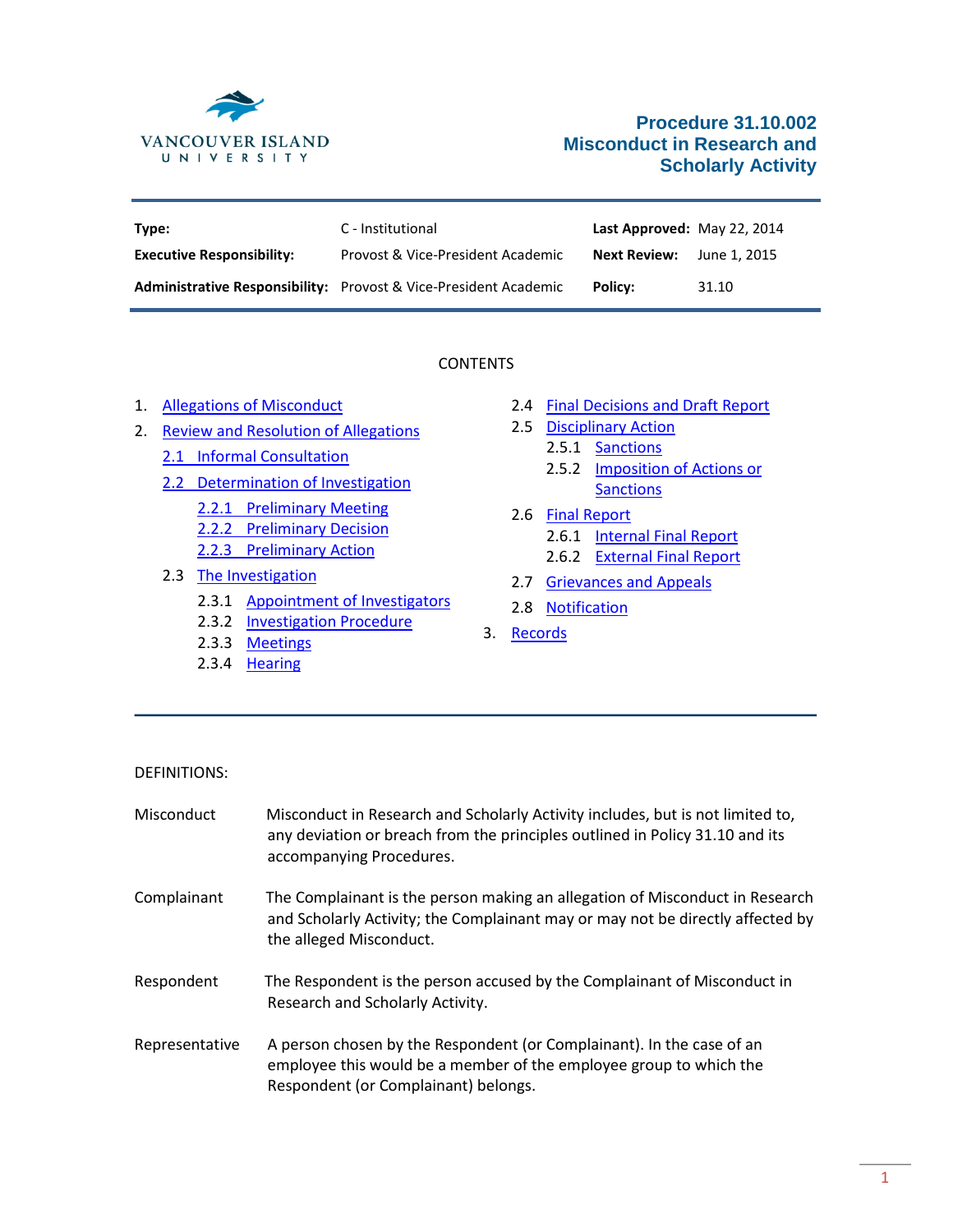#### PROCEDURE:

This procedure outlines the process for dealing fairly and expeditiously when an allegation of Misconduct in Research and Scholarly Activity (herein called "an allegation") has been made. A link to the **Tri-Agency flowchart** is available to assist with the process.

### <span id="page-1-0"></span>1. Allegations of Misconduct

Allegations may arise from sources within or outside the university and may be wellfounded, honestly erroneous, mischievous, or malicious. Whatever their source, motivation, or accuracy, allegations have the potential to cause great harm to the person accused, to the person making the accusation, to the university and to research and scholarship in general. They therefore require prompt, effective action by the university.

Allegations of Misconduct shall be dealt with in a fair, unbiased and timely manner. All parties shall be advised of the applicable university procedures and the Respondent shall be advised of the allegations made against him or her, and shall be accorded the opportunity to provide a response.

A formal allegation of Misconduct in Research and Scholarly Activity may be made by any member of the Vancouver Island University (VIU) community, or by any other person, normally within six months of the alleged Misconduct. The institution shall, to the extent possible, protect the individual making an allegation in good faith. Allegations of Misconduct or information related to responsible allegations in Research and Scholarly Activity are to be directed in writing to the Vice-President Academic and Provost (the Provost) with an exact copy to the Secretariat on Responsible Conduct of Research (SRCR) if the Research and Scholarly Activity was funded by one of the Tri-Agencies. Allegations shall include all relevant evidence, appropriately documented, and must normally be signed and dated.

If an allegation is incomplete or otherwise improperly documented, the Provost may contact the Complainant and inform him or her of the deficiency. Anonymous allegations will not normally be considered; however, if compelling evidence of Misconduct is received anonymously by the Provost he or she shall initiate the investigation process described below, on the basis of this evidence.

If the Provost is a party to the alleged Misconduct, then the President will assume the responsibilities of the Provost under this procedure.

Subject to any applicable laws, including privacy laws, the Institution shall advise the relevant agency or SRCR immediately of any allegations related to activities funded by the agency that may involve significant financial, health and safety, or other risks.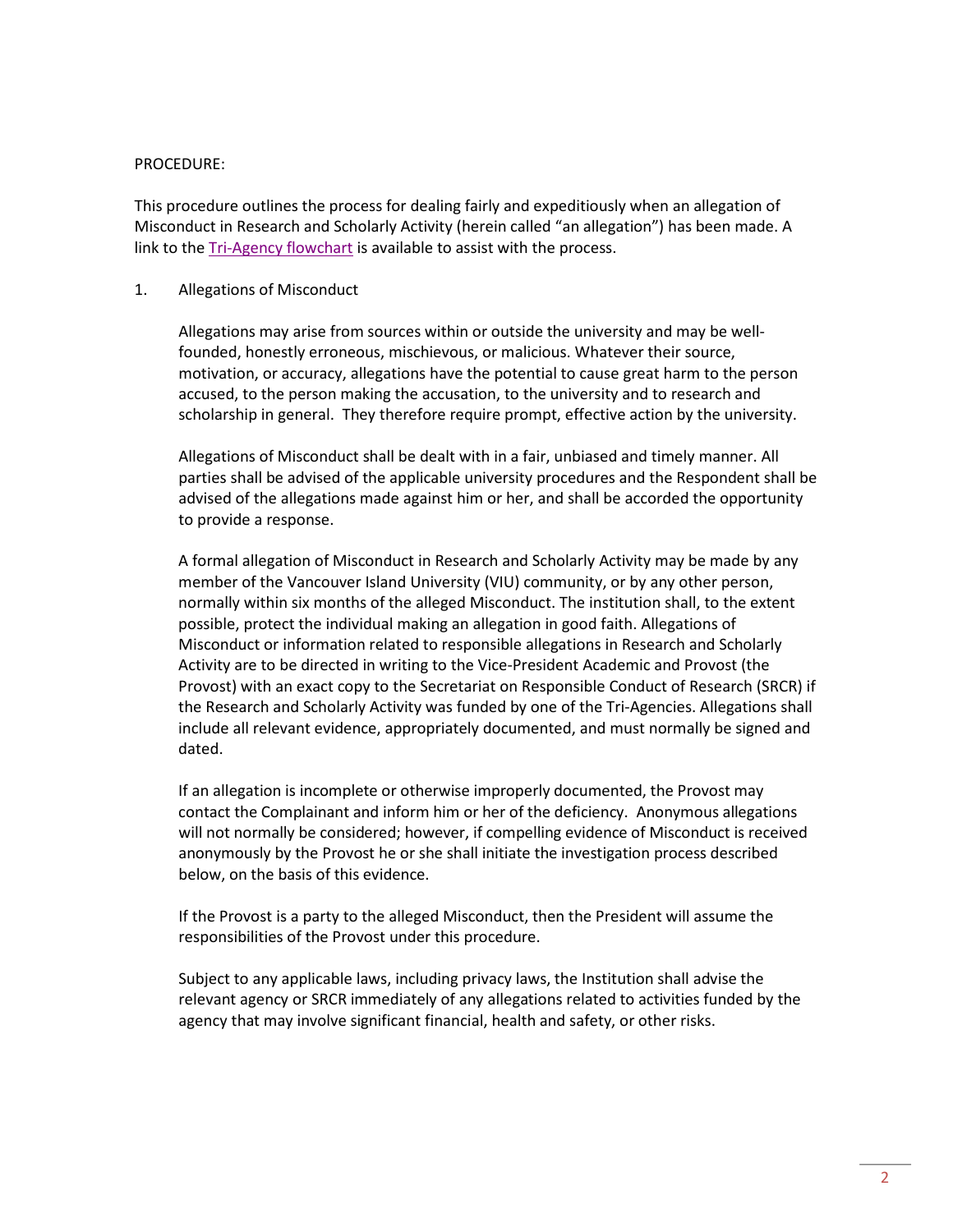### <span id="page-2-1"></span><span id="page-2-0"></span>2. Review and Resolution of Allegations

2.1 Informal Consultation

Instances of alleged Misconduct in Research and Scholarly Activity may be resolvable through informal consultation. Departments are required to establish mechanisms for such informal resolution. Departments need to recognize and acknowledge that there may be a power imbalance in the relationship between the parties (e.g., between an undergraduate student and senior supervisor) that might prevent a fair process and must take the necessary steps as required to address any imbalances.

If the complaint is not carried beyond this stage, the university shall maintain no written record of the names of the parties, nor of the precise details of the allegation. If the complaint is carried beyond this stage it becomes a formal allegation of Misconduct in Research and Scholarly Activity.

- <span id="page-2-3"></span><span id="page-2-2"></span>2.2. Determination of Investigation
	- 2.2.1 Preliminary Meeting

Upon receipt of an allegation, the Provost or his/her designate, will promptly request in writing an informal meeting with the Respondent. This meeting will be requested within five working days of the receipt of the allegation by the Provost.

Notice of this meeting shall inform the Respondent that an allegation of Misconduct has been received and that the purpose of the meeting is to determine whether an investigation is warranted. It will include a brief summary of the allegation. This notice shall also inform the Respondent of the right to be accompanied by a person of his or her choice in this and any future meetings, hearings or other sessions related to an investigation. If the Respondent is a member of a union (e.g., VIUFA, BCGEU, CUPE) and if the respondent consents, that union will also be promptly notified.

Any statements made at this meeting will be without prejudice and no formal record will be kept of the proceedings of this meeting.

#### <span id="page-2-4"></span>2.2.2 Preliminary Decision

The Provost will decide whether or not an investigation is warranted and so inform the Respondent and the Complainant in writing, normally within 15 working days of receipt of the allegation. If a VIU union was notified as described under step 2.2.1, the union will also be informed of the decision.

a. If the Provost finds that an investigation is not warranted, the allegation shall be dismissed. See also the notification provisions under [Section](#page-7-1) 2.8.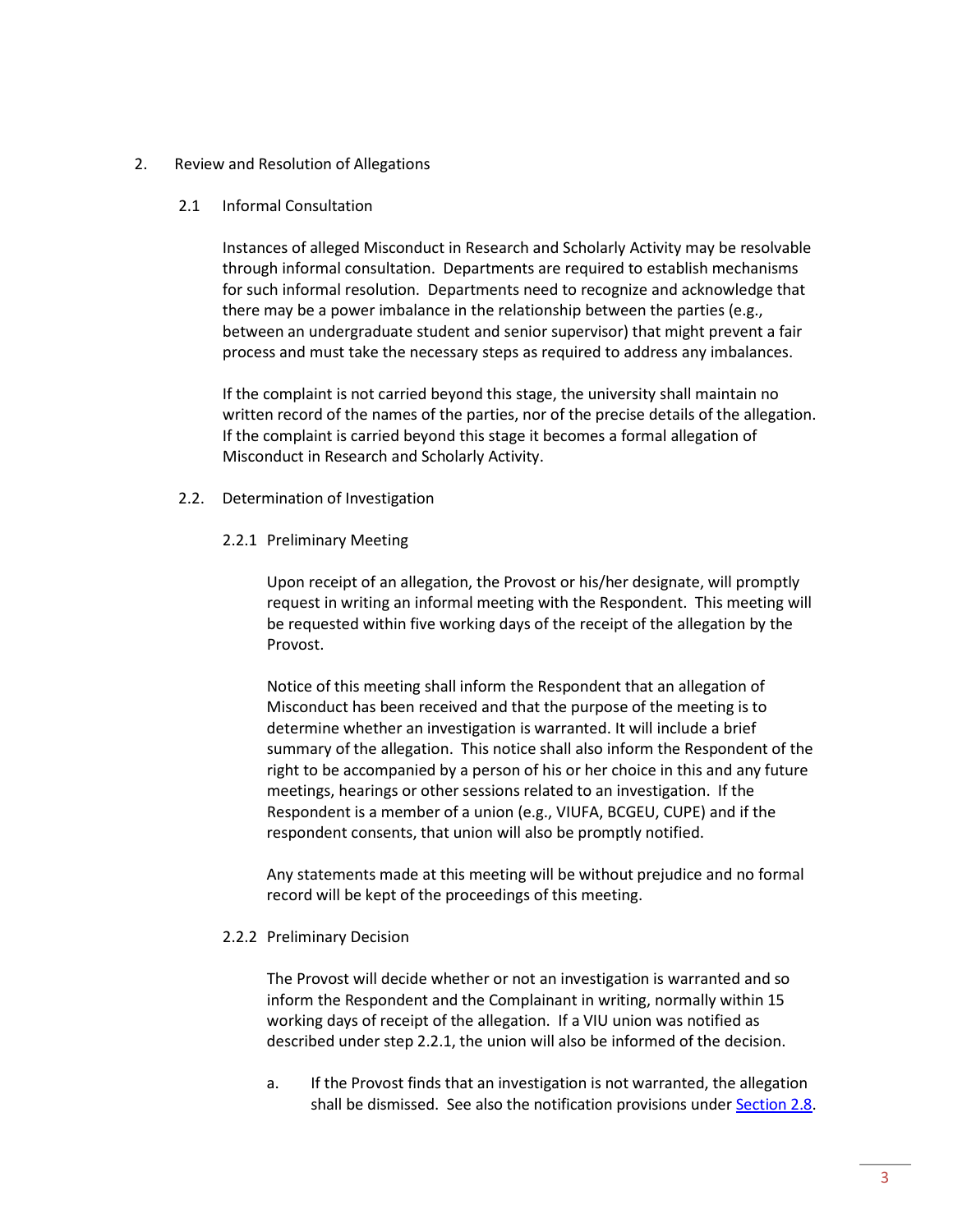b. If the Provost finds that an investigation is warranted, the notice to the Respondent shall enclose a full copy of the allegation and an invitation to respond in writing.

### <span id="page-3-0"></span>2.2.3 Preliminary Action

The institution may take immediate action, if deemed necessary, such as the freezing of funds or requiring a secondary signature on account expenditures or other measures if appropriate, prior to the investigation being completed. The institution shall write a letter to the SRCR confirming whether or not the institution is proceeding with an investigation where the SRCR was copied on the allegation or advised as per **Section 1**.

### <span id="page-3-1"></span>2.3 The Investigation

Allegations of Misconduct shall be investigated promptly, fairly, judiciously and confidentially. The procedures to be followed are guided by the principle of fairness to all parties. The Respondent and Complainant will have adequate opportunity to know any evidence presented by any party and to respond to that evidence. The purpose of the investigation shall be fact-finding and formulation of a recommendation as to whether Misconduct in Research and Scholarly Activity occurred.

### <span id="page-3-2"></span>2.3.1 Appointment of Investigators

The investigation of allegations of Misconduct is undertaken under the auspices of the Provost by a committee of impartial designates, herein called "the Investigators". The number of Investigators and the expertise they bring to the committee (e.g., legal, financial, statistical, ethical), will be determined by the Provost depending on the specifics of each case.

Normally, the Investigators will be faculty members or hold positions (e.g. Deans) in departments other than those of the parties, and care will be taken to ensure that the Investigators possess the appropriate expertise to fully understand and investigate the allegation. In addition, the investigation committee will include a minimum of one community member who has no current affiliation with the institution. In order to ensure no real or perceived conflict of interest, the Investigators will have no prior or current involvement in the matter under investigation and may not be recent (within six years) collaborators, departmental colleagues, students or supervisors of either the Respondent or Complainant.

### <span id="page-3-3"></span>2.3.2 Investigation Procedure

The investigation is confidential and is governed by the principle of fairness. Within this framework, the Investigators are free to develop procedures and practices, specific to the case under investigation, to collect written and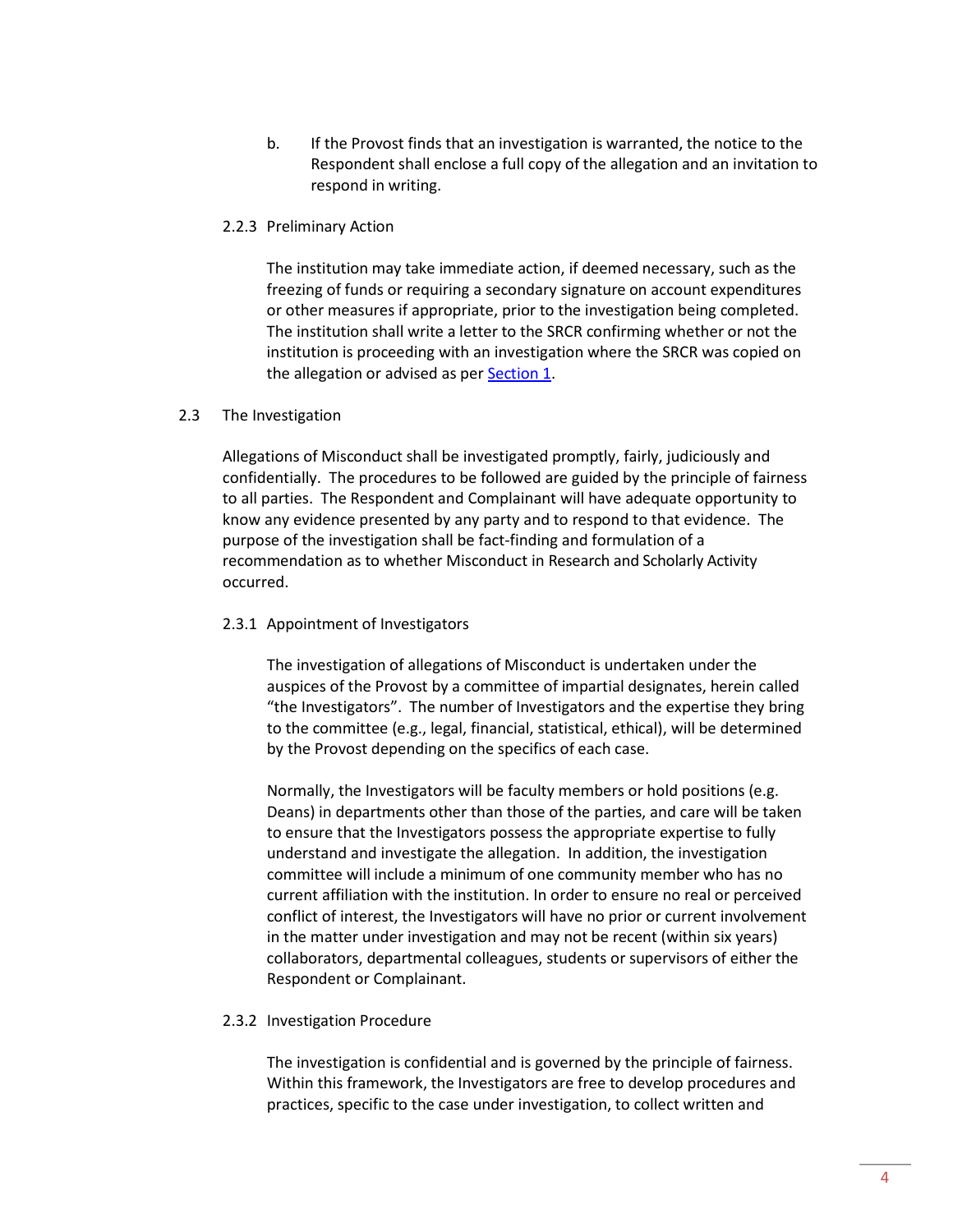electronic materials and to conduct hearings, and are not constrained by strict rules of procedure and evidence. Therefore the procedures followed may deviate from those detailed below, where this is necessary to the effective gathering of evidence.

The Investigators may consult expert witnesses and solicit reports from them on the matter under investigation. The Investigators may obtain written materials relevant to the investigation, such as laboratory notebooks, manuscripts, computer files and records of the proceedings of university committees such as the Research Ethics Board and the Animal Care Committee.

Subject only to the need to respect the privacy of third parties, copies of any information received by the Investigators will be provided to the parties for their reply. Copies of replies will be communicated to the other party subject only to the same constraint. Further comments on any reply will be requested only where the reply raises a new matter.

#### <span id="page-4-0"></span>2.3.3 Meetings

- a. The investigation may include one or more meetings between the Investigators and the Respondent. The Respondent may have a representative present at such meetings.
- b. The investigation may include one or more meetings between the Investigators and the Complainant. The Complainant may have a representative present at such meetings.

#### <span id="page-4-1"></span>2.3.4 Hearing

- a. The investigation may include a hearing. Written notice of a hearing and the procedures to be followed shall be provided to all parties at least five working days in advance.
- b. The two parties to a hearing (i.e., the Complainant and the Respondent) may each have a representative present at the hearing. In exceptional circumstances, the Investigators may permit the Respondent or Complainant to be represented by his/her delegate in his/her absence. The two parties and their representatives may be present throughout the hearing.
- c. Witnesses may be present only when they present their evidence orally; the Investigators may permit witnesses to provide their evidence in writing.
- d. Each of the two parties shall be given the opportunity to ask questions of any witness present at the hearing, but the Investigators shall have the right to disallow questions that are in their opinion inappropriate.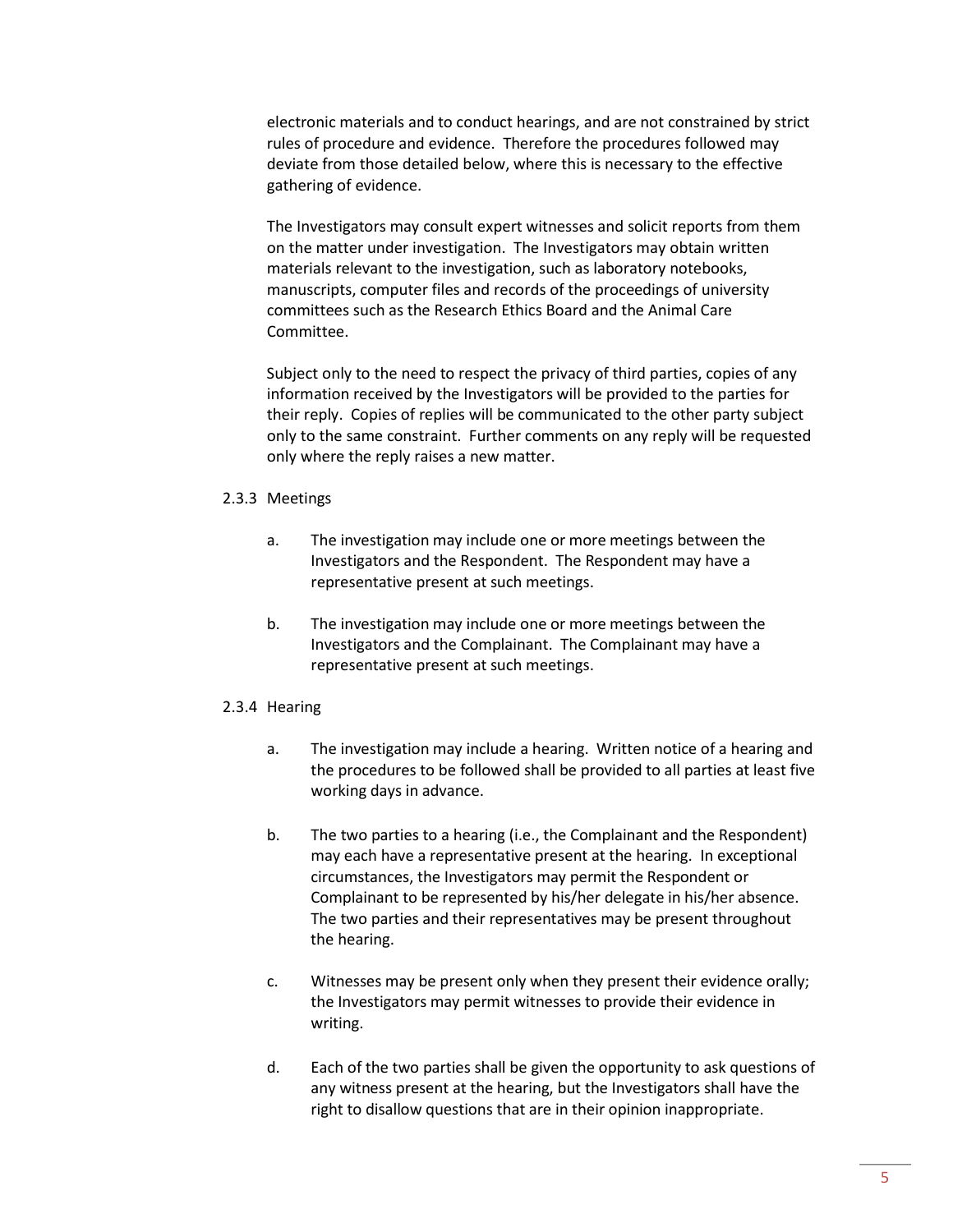e. Unless agreed to otherwise by all parties, the hearing shall be held incamera.

If all parties agree that the hearing shall not be held in-camera, the audio of the hearing shall be electronically recorded to be used only by the Investigators and/or for purposes of appeal. The recording will be treated as confidential to the extent permitted by law.

- f. If the Complainant or Respondent fails to appear before the hearing at the appointed time, the Investigators may, without further notice, proceed in such absence. If there are medical or compassionate reasons for non-appearance, the Investigators must be notified immediately, where possible at least three working days, prior to the scheduled hearing. The Investigators will determine the acceptability of such reasons and whether the hearing should be adjourned.
- g. Evidence will not be given under oath.
- h. The Investigators shall be responsible for the maintenance of an orderly procedure in the hearing.
- <span id="page-5-0"></span>2.4 Final Decision and Draft Report

Normally within 35 working days of the commencement of the investigation, and after considering all the evidence gathered by him/her or the designate(s), the Provost shall reach a decision and prepare a Draft Report (written), to be sent to the Respondent and the Complainant.

The report shall include:

- a copy of the allegation;
- the written response, if any, of the Respondent;
- the findings of the Provost, as to whether the allegation has been upheld or not, with a statement of the reasons for the finding; and,
- actions to be taken, if any.

The appropriate criterion for a decision is the presence of clear and convincing evidence. If the Provost finds that no Misconduct has occurred and sanctions are not warranted he or she shall proceed to **Section 2.6 Final Report**.

<span id="page-5-1"></span>2.5 Disciplinary Action

Any disciplinary action taken under this policy against a member of a bargaining unit will be governed by the provisions of the relevant collective agreement. Such actions may include, but are not limited to:

• sanctions against a Respondent found to have engaged in misconduct;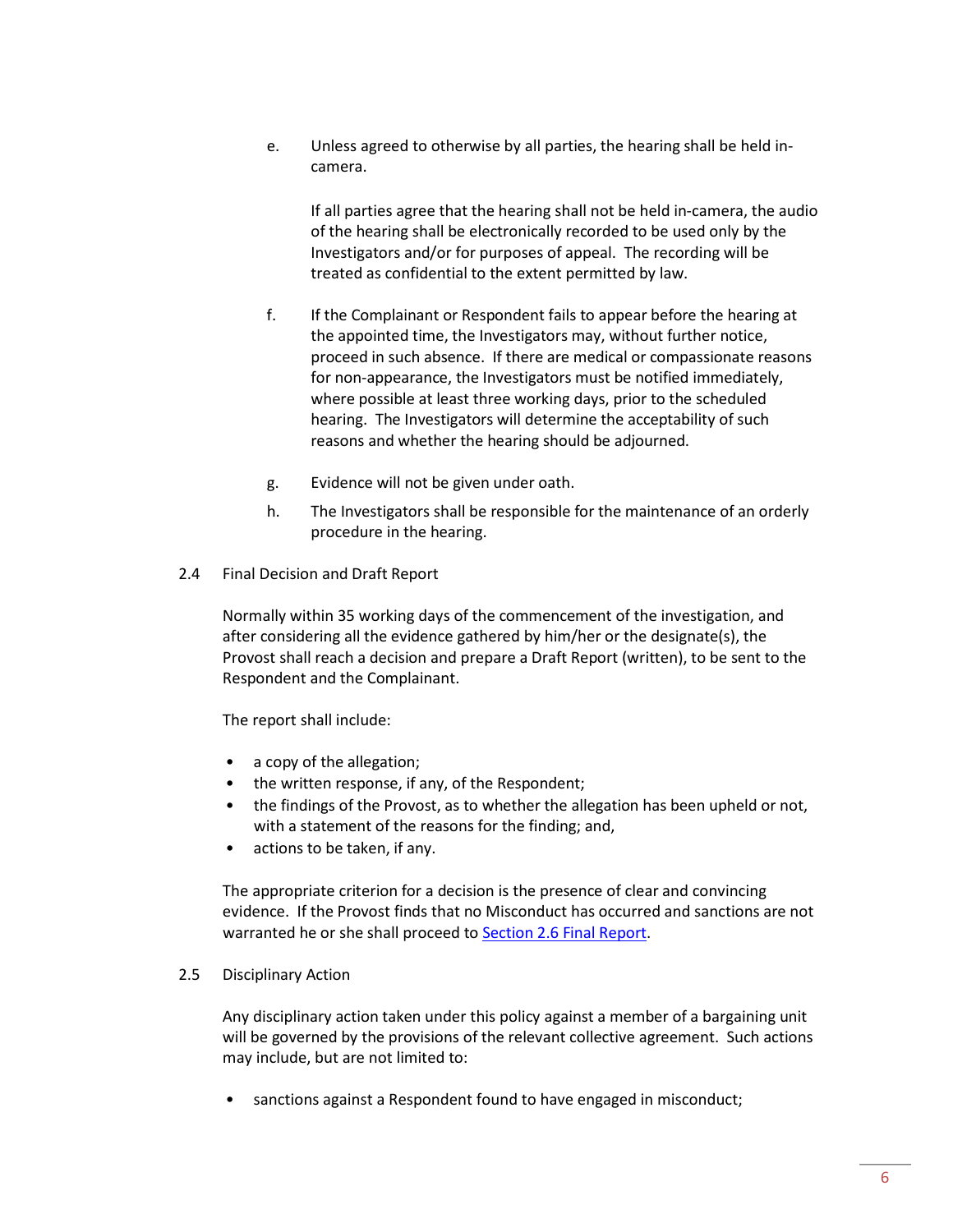- actions to protect or restore the reputation of the Respondent, if wrongfully accused;
- actions to protect a Complainant other than discipline imposed by the institution; and,
- sanctions against a Complainant found to have made an irresponsible or malicious allegation.

### <span id="page-6-0"></span>2.5.1 Sanctions

Sanctions and recourses will depend on the severity of the offense and may include but are not limited to:

- reprimand, suspension and dismissal in consultation with Human Resources, for employees; or,
- expulsion for students.

In exercising the appropriate recourse, consideration will be given to affected personnel including students, staff, agencies, and community members.

### <span id="page-6-1"></span>2.5.2 Imposition of Actions or Sanctions

If actions or sanctions are components of the final decision, they will be imposed or taken by the Provost, unless another person is designated to do so by existing university policy, collective agreement, framework agreement or by legislation. In such cases, the report will be transmitted to that other person, as a recommendation for action.

### <span id="page-6-2"></span>2.6 Final Report

When the case is concluded, a Final Report on the outcome will be written by the Provost. The Final Report contents and details will vary depending on whether the report stays within VIU or if an external agency has been involved.

<span id="page-6-3"></span>2.6.1 Internal VIU Report.

The internal VIU Final Report will contain:

- a summary of the allegations;
- the specifics;
- the decisions of the Provost; and,
- <span id="page-6-4"></span>• the final outcome, including sanctions imposed and/or actions taken.

### 2.6.2 Final Report for an external agency

External Final Reports being prepared for the SRCR or another external agency, subject to any applicable laws, including privacy laws, will include the following information: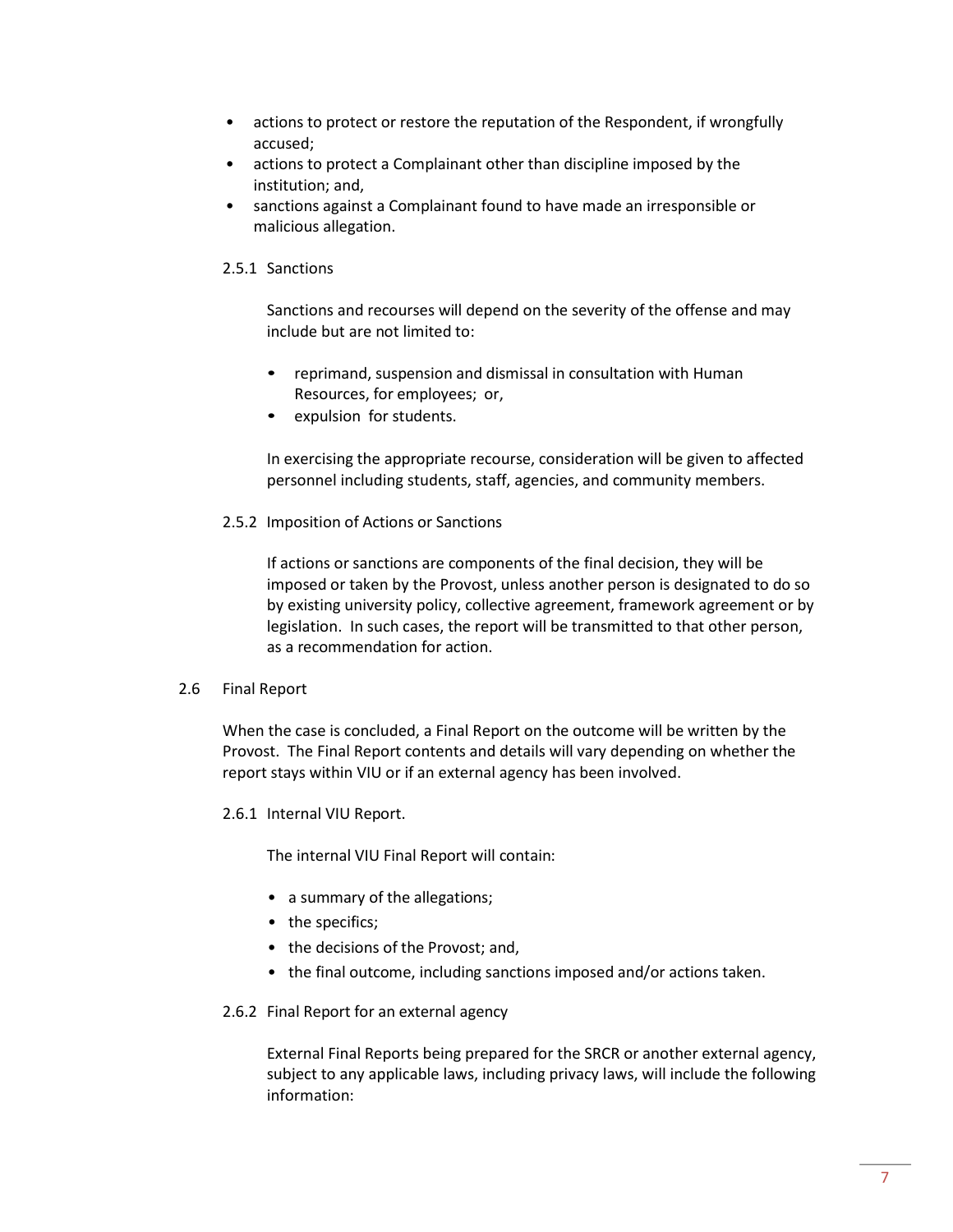- the specific allegation(s), a summary of the finding(s) and reasons for the finding(s);
- the process and time lines followed for the inquiry and/or investigation;
- the researcher's response to the allegation, investigation and findings, and any measures the researcher has taken to rectify the breach; and,
- the institutional investigation committee's decisions and recommendations and actions taken by the Institution.

The Final Report shall not include:

- information that is not related specifically to agency funding and policies; or,
- personal information about the researcher, or any other person, that is not material to the institution's findings and its report to the SRCR or agency.

The Final Report will be sent to the Respondent and the Complainant and will also be submitted to the President within 90 working days of the date that the allegation was originally received by the Provost

<span id="page-7-0"></span>2.7 Grievances and Appeals

If an affected person believes that the decision of the Provost was reached improperly or disagrees with that decision, a grievance may be filed, following the grievance process applicable to the person. If no such mechanism is in place an appeal must be filed, within 30 working days of the receipt of the Final Report of the President.

## <span id="page-7-1"></span>2.8 Notification

If the Research and Scholarly Activity involved projects funded in whole or in part by one of the national granting agencies, or another funding agency, and Misconduct was found to have occurred, a copy of the Final Report will be transmitted to that agency and the SRCR by the Provost within 30 days of the receipt of the Final Report by the President and within seven months from receipt of the allegation.

- 2.8.1 The Institution shall prepare a Final Report, as described in [Section](#page-6-4) 2.6.2, for the SRCR or agency on each investigation it conducts in response to an allegation of policy breaches related to a funding application submitted to an agency or to an activity funded by an agency.
- 2.8.2 Inquiry letters and investigation reports shall be submitted to the SRCR within two and seven months, respectively, of receipt of the allegation by the Institution. These timelines may be extended in consultation with the SRCR if circumstances warrant, and with monthly updates provided to the agency until the investigation is complete.